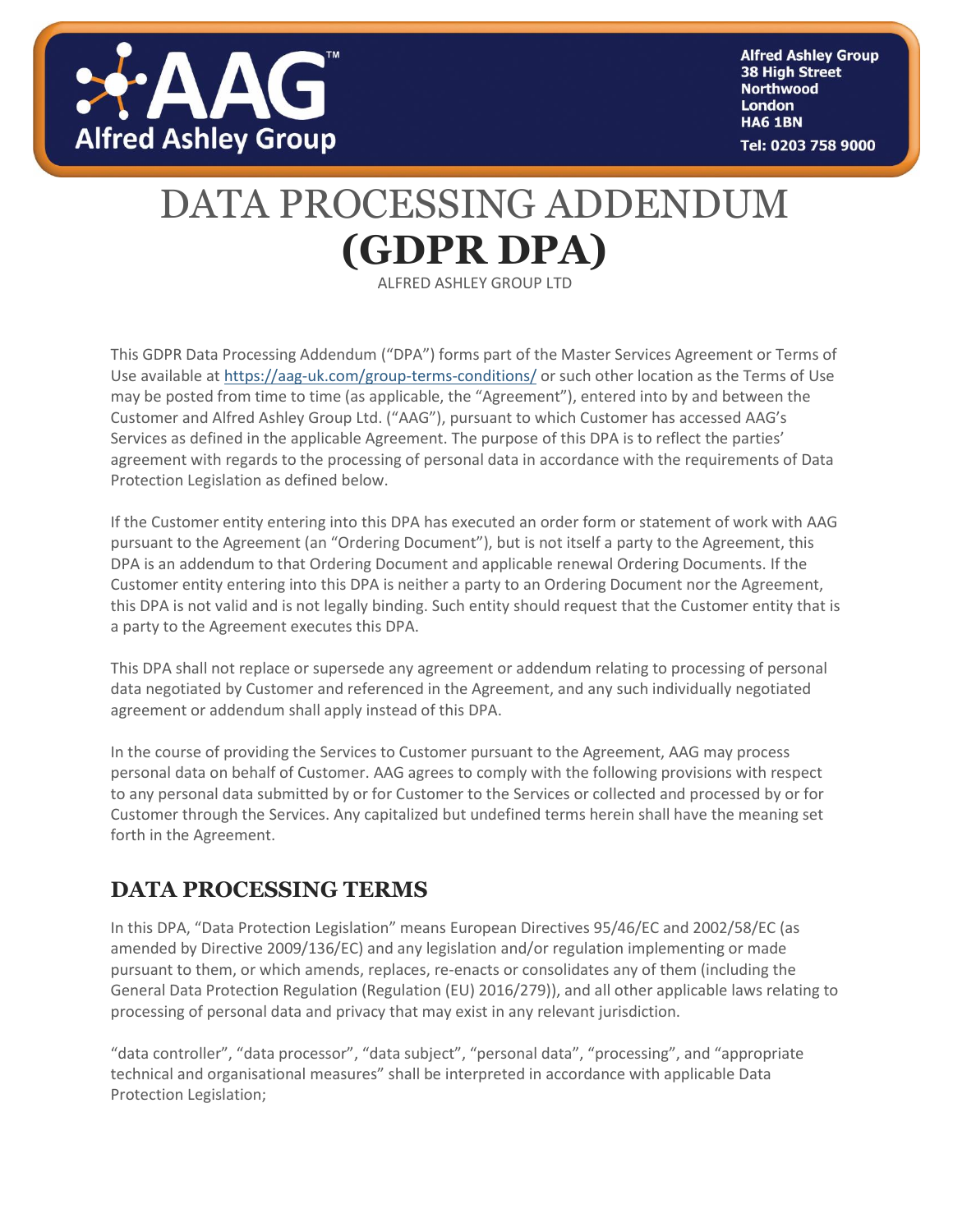The parties agree that Customer is the data controller and that AAG is its data processor in relation to personal data that is processed in the course of providing the Services. Customer shall comply at all times with Data Protection Legislation in respect of all personal data it provided to AAG pursuant to the Agreement.

The subject-matter of the data processing covered by this DPA is the Services ordered by Customer either through AAG's website or through an Ordering Document and provided by AAG to Customer via www.aag-uk.com, or as additionally described in the Agreement or the DPA. The processing will be carried out until the term of Customer's ordering of the Services ceases. Further details of the data processing are set out in Annex 1 hereto.

In respect of personal data processed in the course of providing the Services, AAG:

- 1. shall process the personal data only in accordance with the documented instructions from Customer (as set out in this DPA or the Agreement or as otherwise notified by Customer to AAG (from time to time) If AAG is required to process the personal data for any other purpose provided by applicable law to which it is subject, AAG will inform Customer of such requirement prior to the processing unless that law prohibits this on important grounds of public interest;
- 2. shall notify Customer without undue delay if, in AAG's opinion, an instruction for the processing of personal data given by Customer infringes applicable Data Protection Legislation;
- 3. shall implement and maintain appropriate technical and organisational measures designed to protect the personal data against unauthorised or unlawful processing and against accidental loss, destruction, damage, theft, alteration or disclosure. These measures shall be appropriate to the harm which might result from any unauthorised or unlawful processing, accidental loss, destruction, damage or theft of the personal data and having regard to the nature of the personal data which is to be protected;
- 4. may hire other companies to provide limited services on its behalf, provided that AAG complies with the provisions of this Clause. Any such subcontractors will be permitted to process personal data only to deliver the services AAG has retained them to provide, and they shall be prohibited from using personal data for any other purpose. AAG remains responsible for its subcontractors' compliance with the obligations of this DPA. Any subcontractors to whom AAG transfers personal data will have entered into written agreements with AAG requiring that the subcontractor abide by terms substantially similar to this DPA;
- 5. shall ensure that all AAG personnel required to access the personal data are informed of the confidential nature of the personal data and comply with the obligations sets out in this Clause;
- 6. at the Customer's request and cost (and insofar as is possible), shall assist the Customer by implementing appropriate and reasonable technical and organisational measures to assist with the Customer's obligation to respond to requests from data subjects under Data Protection Legislation (including requests for information relating to the processing, and requests relating to access, rectification, erasure or portability of the personal data) provided that AAG reserves the right to reimbursement from Customer for the reasonable cost of any time, expenditures or fees incurred in connection with such assistance;
- 7. when the General Data Protection Regulation (Regulation (EU) 2016/279) comes into effect, shall take reasonable steps at the Customer's request and cost to assist Customer in meeting Customer's obligations under Article 32 to 36 of that regulation taking into account the nature of the processing under this DPA, provided that AAG reserves the right to reimbursement from Customer for the reasonable cost of any time, expenditures or fees incurred in connection with such assistance;
- 8. at the end of the applicable term of the Services, upon Customer's request, shall securely destroy or return such personal data to Customer;
- 9. may transfer personal data from the EEA to the US for the purposes of this DPA provided that the international organisation ensures an adequate level of protection and that enforceable data subject rights and effective legal remedies are available in the given country;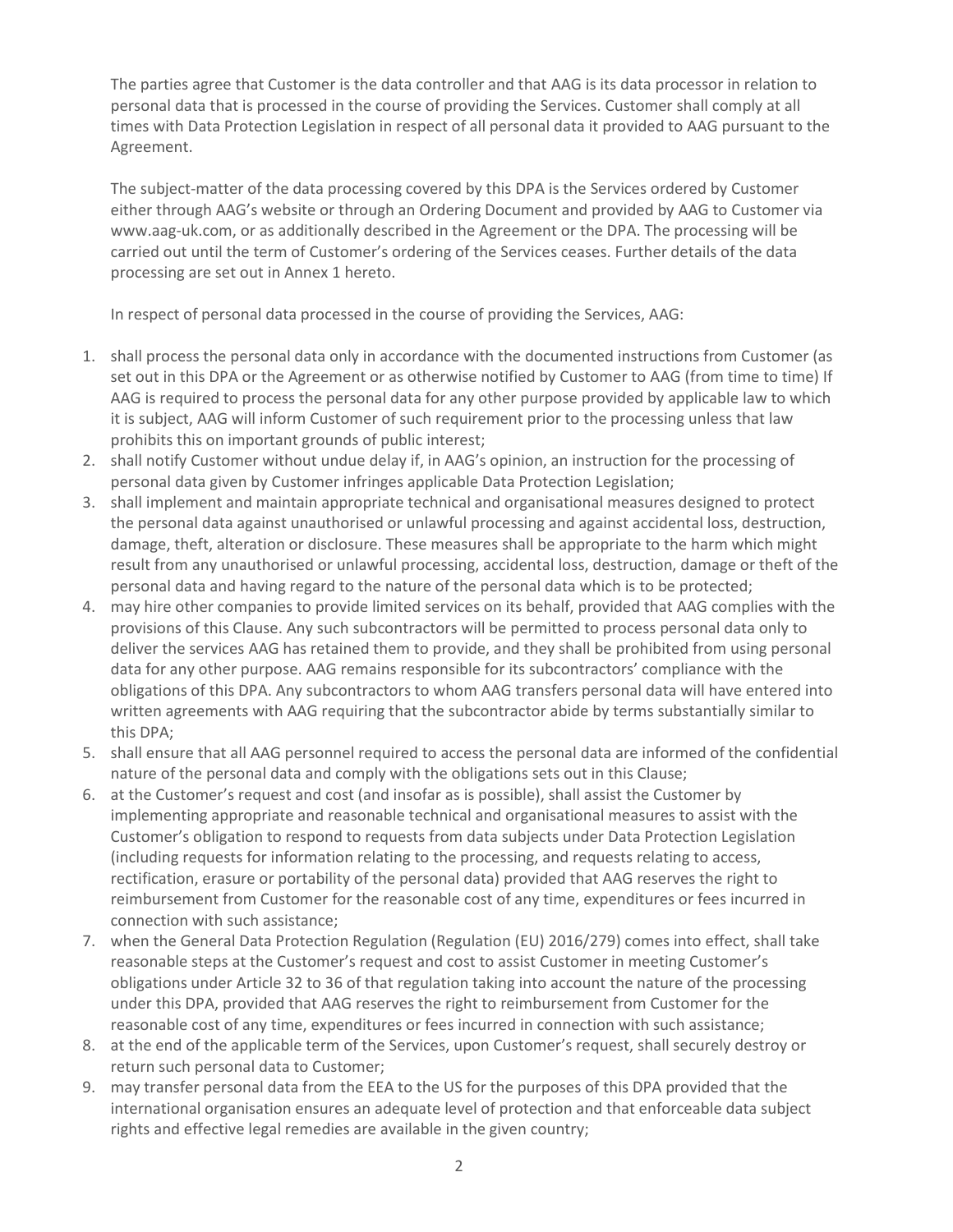- 10. shall allow Customer and its respective auditors or authorised agents to conduct audits or inspections during the term of the Agreement, which shall include providing reasonable access to the premises, resources and personnel used by AAG in connection with the provision of the Services, and provide all reasonable assistance in order to assist Customer in exercising its audit rights under this Clause. The purposes of an audit pursuant to this Clause include to verify that AAG is processing personal data in accordance with its obligations under the DPA and applicable Data Protection Legislation. Notwithstanding the foregoing, such audit shall consist solely of: (i) the provision by AAG of written information (including, without limitation, questionnaires and information about security policies) that may include information relating to subcontractors; and (ii) interviews with AAG's IT personnel. Such audit may be carried out by Customer or an inspection body composed of independent members and in possession of the required professional qualifications bound by a duty of confidentiality. For the avoidance of doubt no access to any part of AAG's IT system, data hosting sites or centers, or infrastructure will be permitted;
- 11. If AAG becomes aware of any accidental, unauthorised or unlawful destruction, loss, alteration, or disclosure of, or access to the personal data that is processed by AAG in the course of providing the Services (an "Incident") under the Agreement it shall without undue delay notify Customer and provide Customer (as soon as possible) with a description of the Incident as well as periodic updates to information about the Incident, including its impact on Customer Content. AAG shall additionally take action to investigate the Incident and reasonably prevent or mitigate the effects of the Incident;
- 12. AAG shall provide information requested by Customer to demonstrate compliance with the obligations set out in this DPA.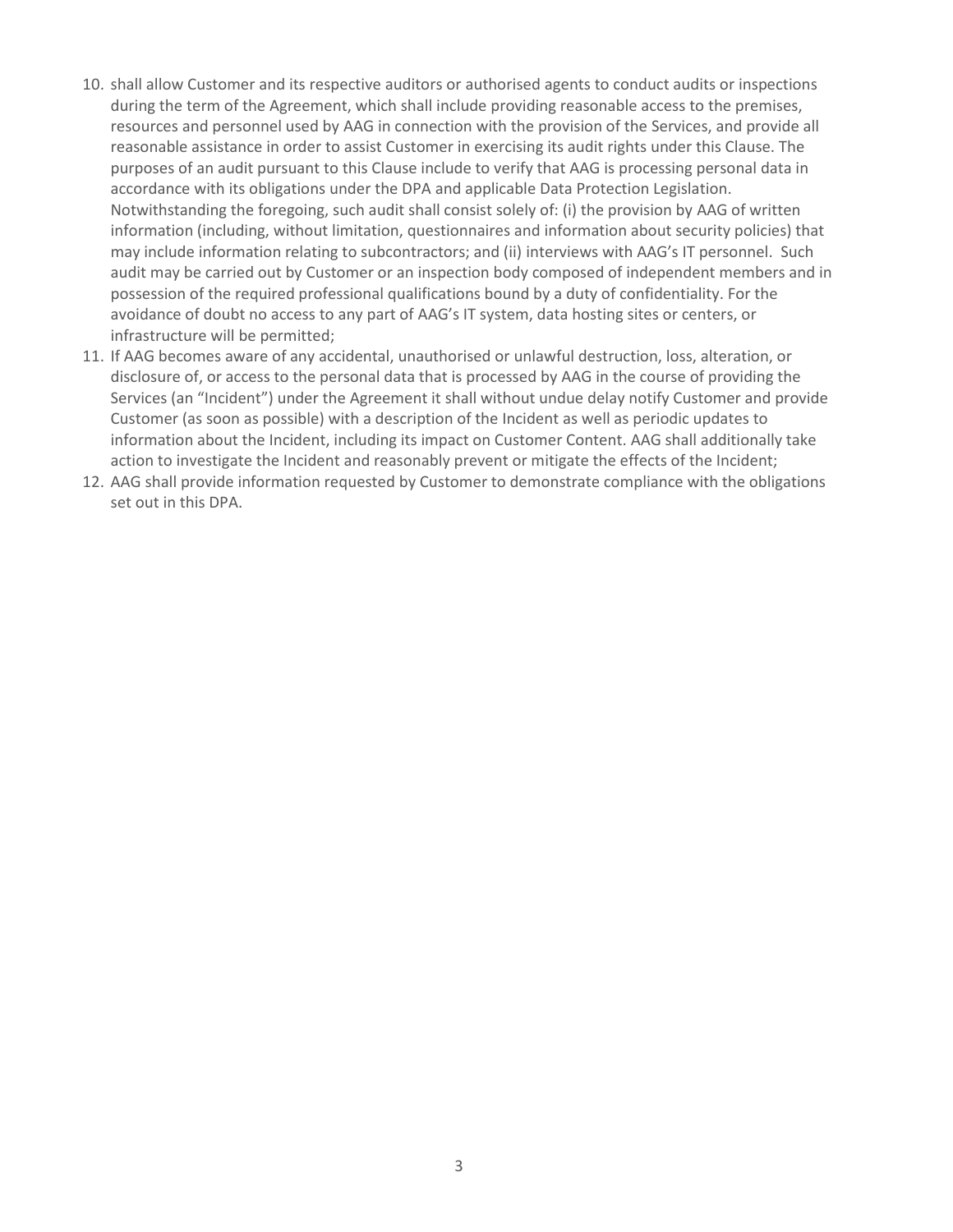# ANNEX 1

### **DETAILS OF THE DATA PROCESSING**

AAG shall process information to provide the Services pursuant to the Agreement. AAG shall process information sent by Customer's end users identified through Customer's implementation of the Services. As an example, in a standard programmatic implementation, to utilize the Services, Customer may allow the following information to be sent by default as "default properties:"

### **DATA SUBJECTS AND CATEGORIES OF PERSONAL DATA**

**Data subjects**: Data subjects include the Customer's representatives and end-users including employees, contractors, collaborators, and customers of the Customer. Data subjects may also include individuals attempting to communicate or transfer personal information to users of the services provided by AAG. AAG acknowledges that, depending on Customer's use of the Products and Services, Customer may elect to include personal data from any of the following types of data subjects in the personal data:

- Employees, contractors and temporary workers (current, former, prospective) of data exporter;
- Dependents of the above;
- Data exporter's collaborators/contact persons (natural persons) or employees, contractors or temporary workers of legal entity collaborators/contact persons (current, prospective, former);
- Users (e.g., customers, clients, patients, visitors, etc.) and other data subjects that are users of data exporter's services;
- Partners, stakeholders or individuals who actively collaborate, communicate or otherwise interact with employees of the data exporter and/or use communication tools such as apps and websites provided by the data exporter;
- Stakeholders or individuals who passively interact with data exporter (e.g., because they are the subject of an investigation, research or mentioned in documents or correspondence from or to the data exporter);
- Minors; or
- Professionals with professional privilege (e.g., doctors, lawyers, notaries, religious workers, etc.).

**Categories of data**: The personal data that is included in e-mail, documents and other data in an electronic form in the context of the Products and Services. AAG acknowledges that, depending on Customer's use of the Products and Services, Customer may elect to include personal data from any of the following categories in the personal data:

- Basic personal data (for example place of birth, street name and house number (address), postal code, city of residence, country of residence, mobile phone number, first name, last name, initials, email address, gender, date of birth), including basic personal data about family members and children;
- Authentication data (for example user name, password or PIN code, security question, audit trail);
- Contact information (for example addresses, email, phone numbers, social media identifiers; emergency contact details);
- Unique identification numbers and signatures (for example Social Security number, bank account number, passport and ID card number, driver's license number and vehicle registration data, IP addresses, employee number, student number, patient number, signature, unique identifier in tracking cookies or similar technology);